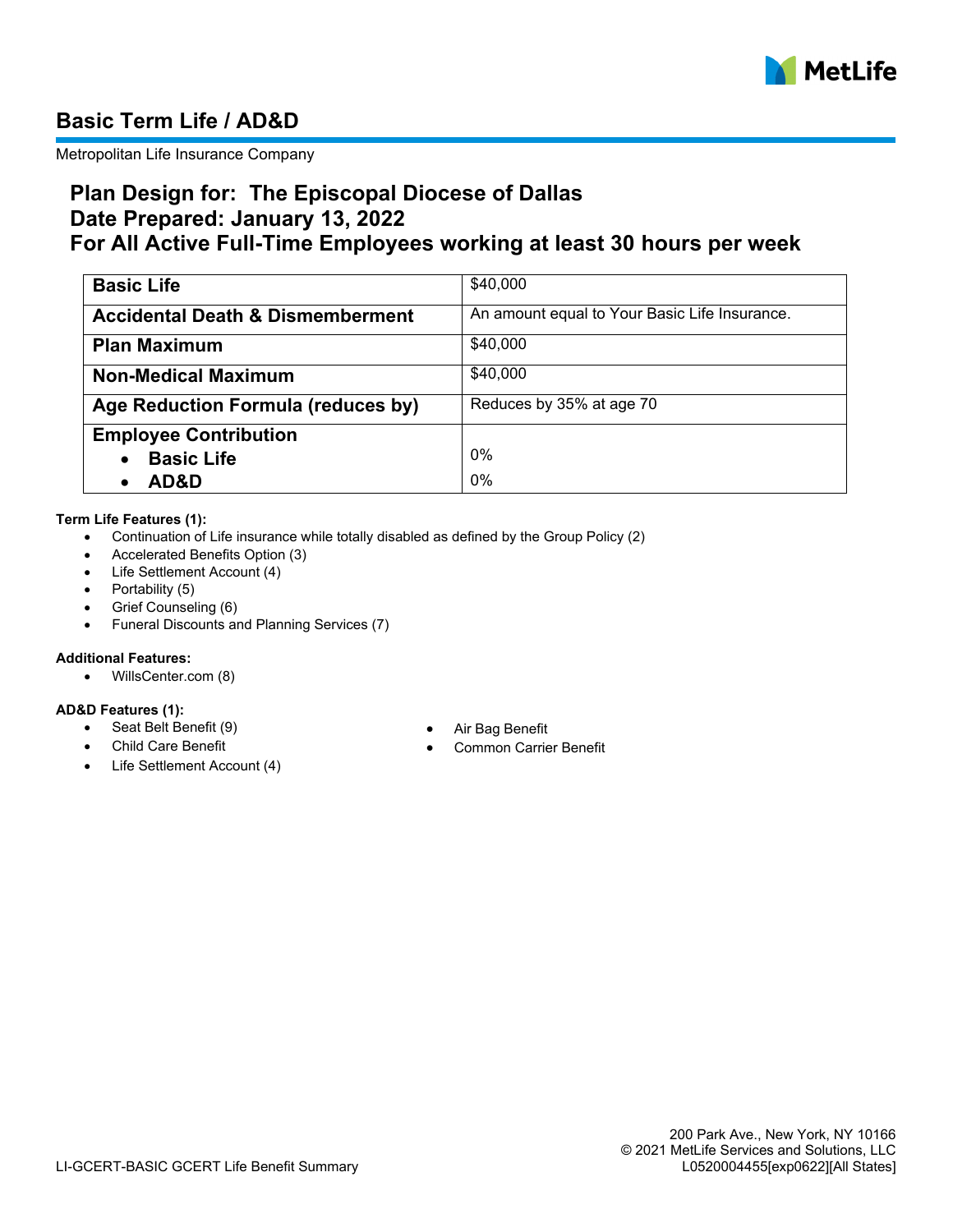### **What Is Not Covered?**

Like most insurance plans, this plan has exclusions. In addition, a reduction schedule may apply. Please see your benefits administrator or certificate for specific details.

Accidental Death & Dismemberment insurance does not include payment for any loss which is caused by or contributed to by: physical or mental illness, diagnosis of or treatment of the illness; an infection, unless caused by an external wound accidentally sustained; suicide or attempted suicide; injuring oneself on purpose; the voluntary intake or use by any means of any drug, medication or sedative, unless taken as prescribed by a doctor or an over-the-counter drug taken as directed; voluntary intake of alcohol in combination with any drug, medication or sedative; war, whether declared or undeclared, or act of war, insurrection, rebellion or riot; committing or trying to commit a felony; any poison, fumes or gas, voluntarily taken, administered or absorbed; service in the armed forces of any country or international authority, except the United States National Guard; operating, learning to operate, or serving as a member of a crew of an aircraft; while in any aircraft for the purpose of descent from such aircraft while in flight (except for self preservation); or operating a vehicle or device while intoxicated as defined by the laws of the jurisdiction in which the accident occurs.

Life and AD&D coverages are provided under a group insurance policy (Policy Form GPNP99 or G2130-S) issued to your employer by MetLife. Life and AD&D coverages under your employer's plan terminates when your employment ceases when your Life and AD&D contributions cease, or upon termination of the group insurance policy. Should your life insurance coverage terminate for reasons other than non-payment of premium, you may convert it to a MetLife individual permanent policy without providing medical evidence of insurability.

This summary provides an overview of your plan's benefits. These benefits are subject to the terms and conditions of the contract between MetLife and your employer. Specific details regarding these provisions can be found in the certificate. If you have additional questions regarding the Life Insurance program underwritten by MetLife, please contact your benefits administrator or MetLife. Like most group life insurance policies, MetLife group policies contain exclusions, limitations, terms and conditions for keeping them in force. Please see your certificate for complete details.

<sup>(1)</sup> Features may vary depending on jurisdiction.

<sup>(2)</sup> Total disability or totally disabled means your inability to do your job and any other job for which you may be fit by education, training or experience, due to injury or sickness. Please note that this benefit is only available after you have participated in the Basic/Supplemental Term Life Plan for 1 year and it is only available to the employee.

<sup>(3)</sup> When life expectancy is certified by a physician to be 24 months or less. The Accelerated Benefits Option (ABO) is subject to state availability and regulation. The ABO benefits are intended to qualify for favorable federal tax treatment in which case the benefits will not be subject to federal taxation. This information was written as a supplement to the marketing of life insurance products. Tax laws relating to accelerated benefits are complex and limitations may apply. You are advised to consult with and rely on an independent tax advisor about your own particular circumstances. Receipt of ABO benefits may affect your eligibility, or that of your spouse or your family, for public assistance programs such as medical assistance (Medicaid), Temporary Assistance to Needy Families (TANF), Supplementary Social Security Income (SSI) and drug assistance programs. You are advised to consult with social service agencies concerning the effect that receipt of ABO benefits will have on public assistance eligibility for you, your spouse or your family.

<sup>(4)</sup> Subject to state law, and/or group policyholder direction, the Total Control Account is provided for all Life and AD&D benefits of \$5,000 or more. The TCA is not insured by the Federal Deposit Insurance Corporation or any government agency. The assets backing TCA are maintained in MetLife's general account and are subject to MetLife's creditors. MetLife bears the investment risk of the assets backing the TCA, and expects to earn income sufficient to pay interest to TCA Accountholders and to provide a profit on the operation of the TCAs. Guarantees are subject to the financial strength and claims paying ability of MetLife.

<sup>(5)</sup> Subject to state availability. To take advantage of this benefit, coverage of at least \$20,000 must be elected.

<sup>(6)</sup> Grief Counseling services are provided through an agreement with LifeWorks US Inc. LifeWorks is not an affiliate of MetLife, and the services LifeWorks provides are separate and apart from the insurance provided by MetLife. LifeWorks has a nationwide network of over 30,000 counselors. Counselors have masters or doctoral degrees and are licensed professionals. The Grief Counseling program does not provide support for issues such as: domestic issues, parenting issues, or marital/relationship issues (other than a finalized divorce). For such issues, members should inquire with their human resources department about available company resources. This program is available to insureds, their dependents and beneficiaries who have received a serious medical diagnosis or suffered a loss. Events that may result in a loss are not covered under this program unless and until such loss has occurred. Services are not available in all jurisdictions and are subject to regulatory approval. Not available on all policy forms.

<sup>(7)</sup> Services and discounts are provided through a member of the Dignity Memorial® Network, a brand name used to identify a network of licensed funeral, cremation and cemetery providers that are affiliates of Service Corporation International (together with its affiliates, "SCI"), 1929 Allen Parkway, Houston, Texas. The online planning site is provided by SCI Shared Resources, LLC. SCI is not affiliated with MetLife, and the services provided by Dignity Memorial members are separate and apart from the insurance provided by MetLife. Not available in some states. Planning services, expert assistance, and bereavement travel services are available to anyone regardless of affiliation with MetLife. Discounts through Dignity Memorial's network of funeral providers are pre-